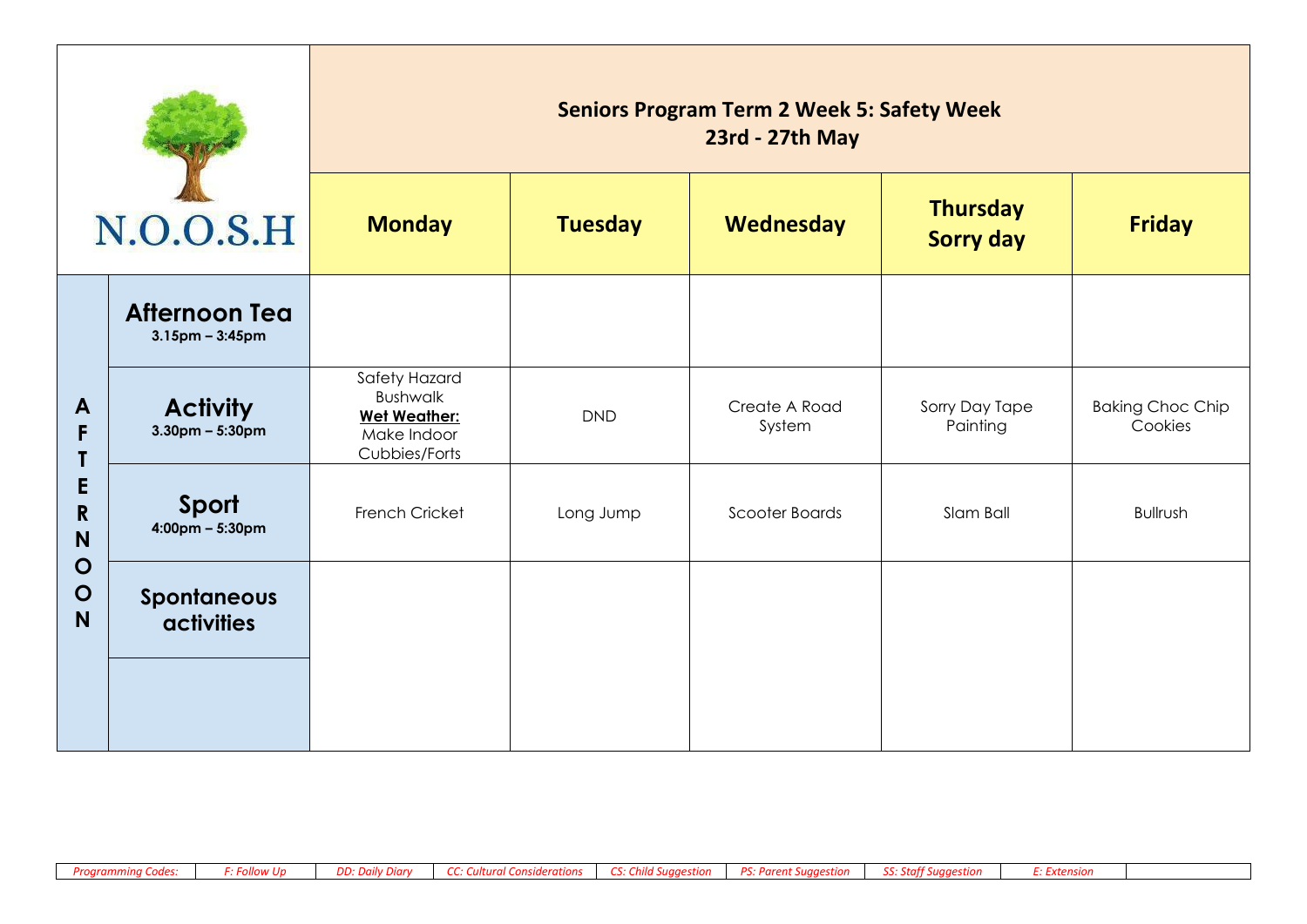| <b>Monday PM</b> | <b>Tuesday PM</b> | <b>Wednesday PM</b> | <b>Thursday PM</b> | <b>Friday PM</b>                           |
|------------------|-------------------|---------------------|--------------------|--------------------------------------------|
|                  |                   | wikiFt              | $\bullet$          |                                            |
| twinkl.com       |                   |                     |                    | A Celebration of the Great New Zealand Gam |

## **MONDAY**

| Proarammina Codes: | <b>F: Follow Up</b> | DD: Daily Diary | <b>CC: Cultural Considerations</b> | CS: Child Suggestion | PS: Parent Suggestion | SS: Staff Suggestion |  |
|--------------------|---------------------|-----------------|------------------------------------|----------------------|-----------------------|----------------------|--|